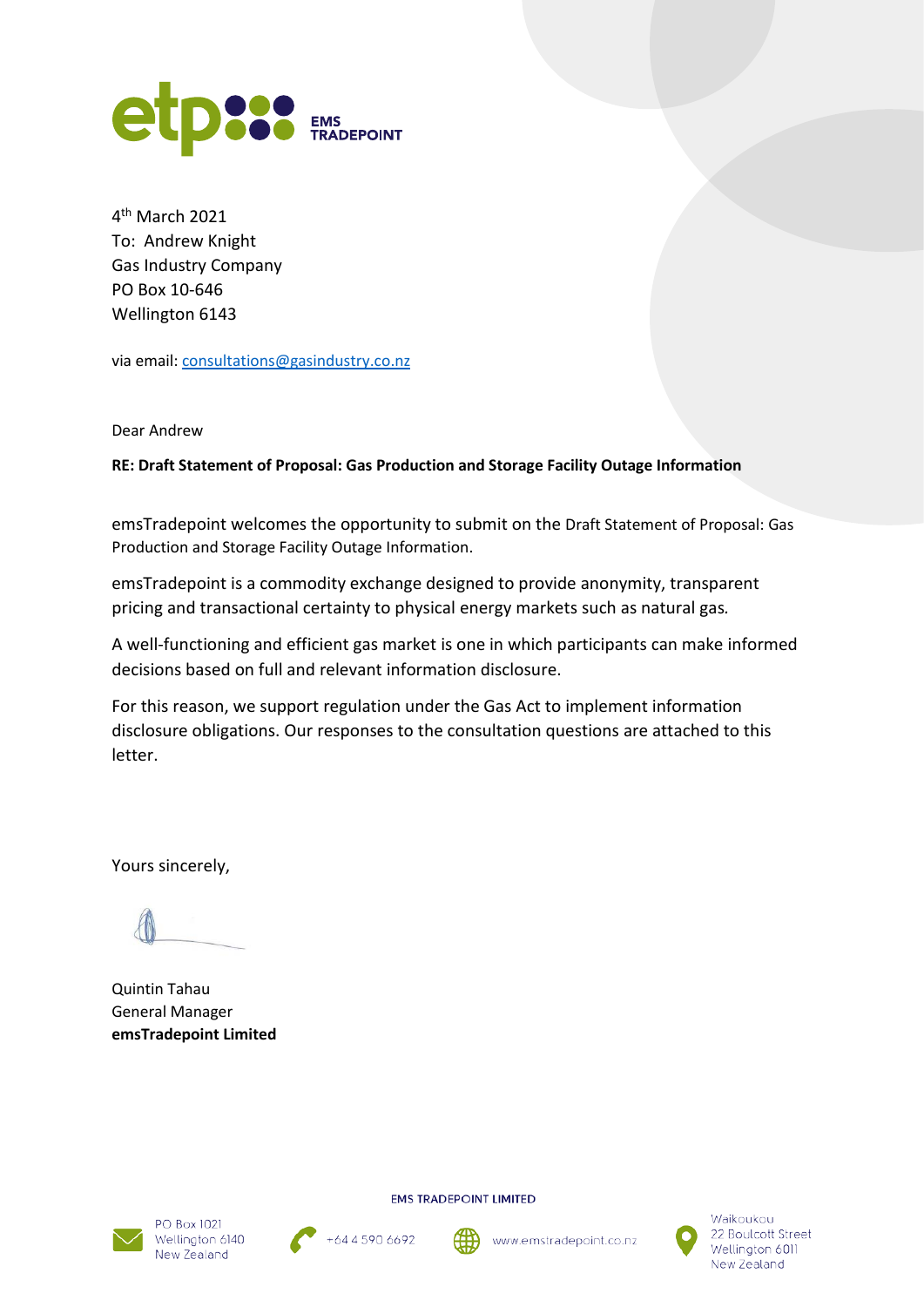## **Draft Statement of Proposal: Gas Production and Storage Facility Outage Information**

Submission prepared by: emsTradepoint Limited

| <b>Question</b> |                                                                                                                                                                                                                            | <b>Comment</b>                                                                                                                                                                                                                                                                                                                                                                                                                                                      |
|-----------------|----------------------------------------------------------------------------------------------------------------------------------------------------------------------------------------------------------------------------|---------------------------------------------------------------------------------------------------------------------------------------------------------------------------------------------------------------------------------------------------------------------------------------------------------------------------------------------------------------------------------------------------------------------------------------------------------------------|
| Q1              | Do you agree with the<br>regulatory definition? Please<br>provide reasons supporting<br>your views.                                                                                                                        | emsTradepoint (emsTP) agrees with the regulatory<br>definition.<br>Section 2 is concise in setting out the legislative<br>framework and requirements and Section 3 draws<br>heavily on work already completed by Gas Industry<br>Company (GIC) (i.e. problem assessment and<br>analysis of submissions and next steps) which<br>thoroughly analysed the issues.                                                                                                     |
|                 |                                                                                                                                                                                                                            | The wording 'for all gas and related market<br>participants' is very appropriate, as it recognizes<br>the impact of thermal reserves on the wider energy<br>system and the security of New Zealand's energy<br>supply as a whole.                                                                                                                                                                                                                                   |
| Q2              | Do you agree with the<br>information disclosure<br>options for gas production<br>and storage facility outage<br>information that have been<br>identified? Please provide<br>reasons for your views.                        | emsTP agrees with the information disclosure options<br>for gas production and storage facility outage<br>information that has been identified.<br>The Sapere report identifies the two available<br>options. Their report, and the GIC's assessment of<br>these two options in their paper, is very thorough<br>and the options have followed the process prescribed<br>in the Gas Act.                                                                            |
| Q3              | Are there other options that<br>you think should be<br>considered in this process?                                                                                                                                         | emsTP does not consider any other options are<br>needed.                                                                                                                                                                                                                                                                                                                                                                                                            |
| Q <sub>4</sub>  | Do you agree with our<br>assessment of the Upstream<br>Gas Outage Information<br>Disclosure Code 2020 as an<br>option for achieving the<br>regulatory objective? Please<br>provide supporting<br>arguments for your views. | emsTP agrees with the assessment of the Upstream<br>Gas Outage Information Disclosure Code 2020 as an<br>option for achieving the regulatory objective.<br>Section 5 is an extensive and detailed assessment of<br>the 'Upstream Gas Outage Information Disclosure<br>Code 2020". We also commend the upstream<br>companies for their work in developing and<br>subsequently supporting this voluntary code.<br>We agree with the findings of the Sapere report and |
|                 |                                                                                                                                                                                                                            | GIC assessment that consistency and enforceability                                                                                                                                                                                                                                                                                                                                                                                                                  |